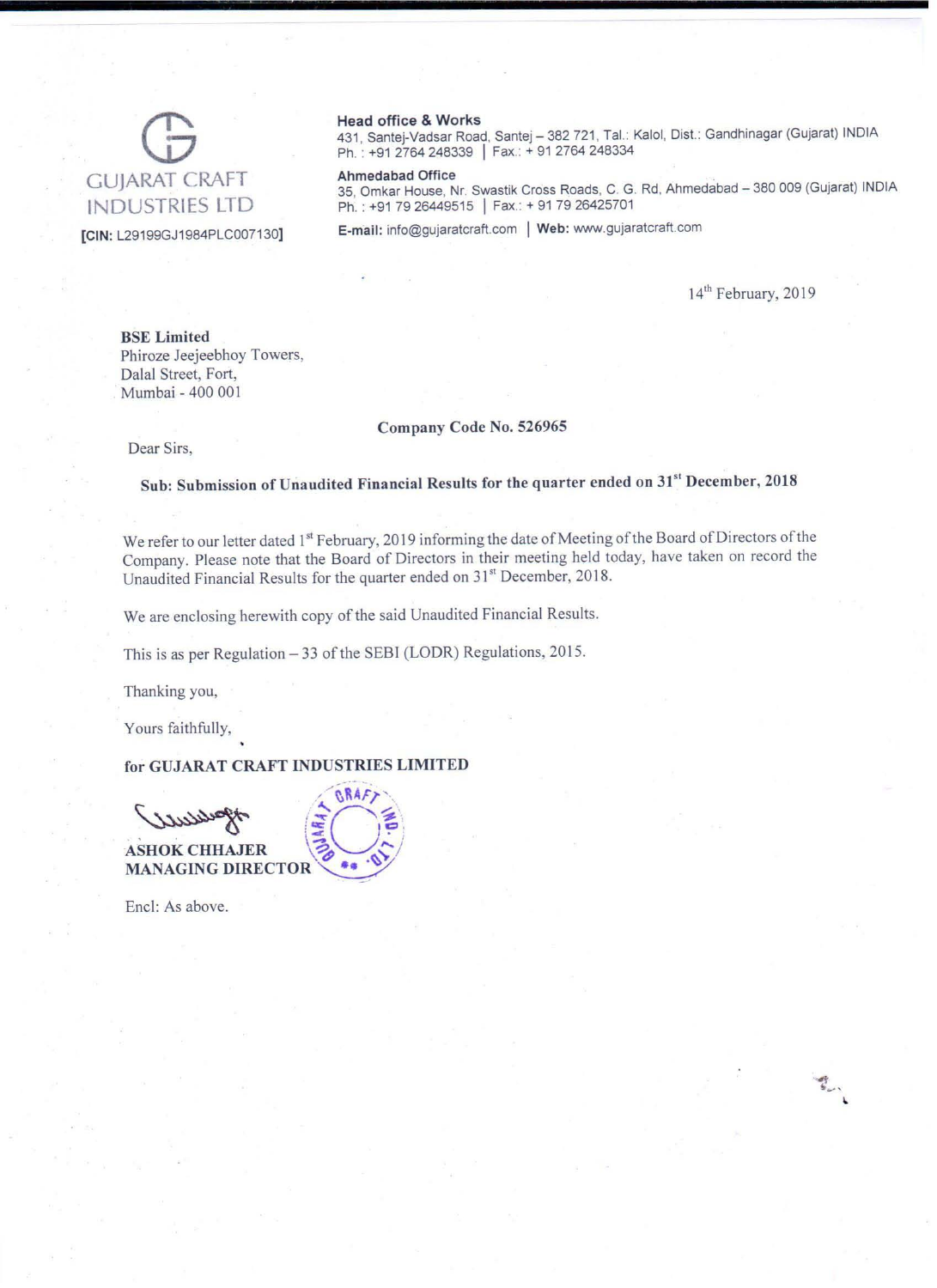## $\overline{\phantom{a}}$ GUJARAT CRAFT INDUSTRIES LTD CIN: L29199GJ1984PLC007130

#### Head Office & Works

431, Santej-Vadsar Road, Santej • 382 721, Tal.: Kalol, Oist.: Gandhinagar (Gujarat) INDIA Ph.: +91 2764 286131, +91 2764 248339/42 | M. 9909950534 | Fax: +91 2764 248334

#### Ahmedabad Office

35, Omkar House, Nr Swastik Cross Roads, C G Rd Ahmedabad - 380 009 (Gujarat) INDIA Ph.: +91 7926449515 | Fax: +91 7926425701

E-mail: [info@gujaratcraft.com](mailto:info@gujaratcraft.com) | Web: [www.gujaratcraft.com](http://www.gujaratcraft.com)  An ISQ-9001 Certified Company

#### STATEMENT OF STANDALONE UNAUDITED RESULTS FOR THE QUARTER AND NINE MONTHS ENDED ON 31" DECEMBER, 2018

|                         |                                                                                        |                         |                         |                  |                                   |             | (Rs. In lakh)                       |
|-------------------------|----------------------------------------------------------------------------------------|-------------------------|-------------------------|------------------|-----------------------------------|-------------|-------------------------------------|
| <b>Particulars</b>      |                                                                                        | Quarter ended on        |                         |                  | 9 Months ended on<br>(Cumulative) |             | <b>Previous</b><br>Year<br>ended on |
| (Refer Notes Below)     |                                                                                        | $31 - 12 - 2018$        | 30-09-2018              | $31 - 12 - 2017$ | $31 - 12 - 2018$                  | 31-12-2017  | $31 - 03 -$<br>2018                 |
|                         |                                                                                        | (Unaudited)             | (Unaudited)             | (Unaudited)      | (Unaudited)                       | (Unaudited) | (Audited)                           |
| 1                       | Revenue from operations                                                                | 3,508.08                | 4,017.95                | 3,678.42         | 10,435.87                         | 9,972.43    | 13,050.40                           |
| $\overline{2}$          | Other income                                                                           | 1.87                    | 1.81                    | 2.11             | 9.41                              | 13.51       | 14.42                               |
| 3                       | Total Income (1+2)                                                                     | 3,509.95                | 4,019.76                | 3,680.53         | 10,445.28                         | 9,985.94    | 13,064.82                           |
| $\overline{4}$          | <b>Expenses</b>                                                                        |                         |                         |                  |                                   |             |                                     |
|                         | a. Cost of Materials consumed                                                          | 2,723.11                | 2,589.65                | 2,476.26         | 7,362.08                          | 6,755.88    | 8,985.24                            |
|                         | b. Purchases of stock-in-trade                                                         | 22.74                   | 153.51                  | 140.10           | 317.41                            | 275.17      | 380.77                              |
|                         | c. Changes in inventories of<br>finished goods, work-in-progress<br>and stock-in-trade | (180.74)                | 112.25                  | (6.26)           | (349.31)                          | 79.94       | (103.35)                            |
|                         | d. Employee benefits expense                                                           | 85.52                   | 95.12                   | 65.47            | 268.56                            | 181.31      | 264.75                              |
|                         | e. Finance costs                                                                       | 100.69                  | 104.23                  | 124.42           | 318.04                            | 337.69      | 444.27                              |
|                         | f. Excise duty Expenses                                                                |                         |                         |                  |                                   | 118.26      | 29.33                               |
|                         | g. Depreciation<br>å<br>amortisation<br>expense                                        | 45.59                   | 44.10                   | 43.07            | 133.15                            | 129.01      | 172.51                              |
|                         | h. Other expenses                                                                      | 702.10                  | 826.16                  | 767.57           | 2,218.97                          | 1,888.50    | 2,697.36                            |
|                         | <b>Total Expenses</b>                                                                  | 3,499.01                | 3,925.02                | 3,610.63         | 10,268.90                         | 9,765.76    | 12,870.88                           |
| $\overline{\mathbf{5}}$ | Profit / (Loss) before exceptional<br>items and tax $(3-4)$                            | 10.94                   | 94.74                   | 69.90            | 176.38                            | 220.18      | 193.94                              |
| 6                       | <b>Exceptional items</b>                                                               |                         |                         |                  |                                   |             |                                     |
| 7                       | Profit / (Loss) before tax $(5+6)$                                                     | 10.94                   | 94.74                   | 69.90            | 176.38                            | 220.18      | 193.94                              |
| $\overline{\mathbf{8}}$ | Tax expense:                                                                           |                         |                         |                  |                                   |             |                                     |
|                         | Current tax                                                                            | 0.98                    | 32.97                   | 40.75            | 57.10                             | 96.13       | 84.67                               |
|                         | Deferred tax                                                                           | 3.39                    | (5.50)                  | (17.44)          | (6.02)                            | (23.42)     | (60.91)                             |
|                         | Short provision of income tax of<br>earlier years                                      | $\bullet$               | 2.13                    |                  | 2.13                              |             | (0.50)                              |
| $\overline{9}$          | Profit (Loss)<br>for the period<br>from continuing operations (7-8)                    | 6.57                    | 65.14                   | 46.59            | 123.17                            | 147.47      | 170.68                              |
| 10 <sup>°</sup>         | Profit/(loss)<br>from<br>discontinuing<br>operations before Tax                        |                         |                         |                  |                                   |             |                                     |
| $\mathbf{L}$            | Tax expense<br>discontinuing<br>of<br>operations                                       | $\qquad \qquad \bullet$ | $\qquad \qquad \bullet$ | $\blacksquare$   |                                   |             |                                     |
| 12                      | from<br>Profit/(loss)<br><b>Discontinuing</b><br>operations (after tax) (10-11)        | $\blacksquare$          | $\bullet$               |                  |                                   |             |                                     |
| 13                      | Profit / (Loss) for the period (9+12)                                                  | 6.57                    | 65.14                   | 46.59            | 123.17                            | 147.47      | 170.68                              |

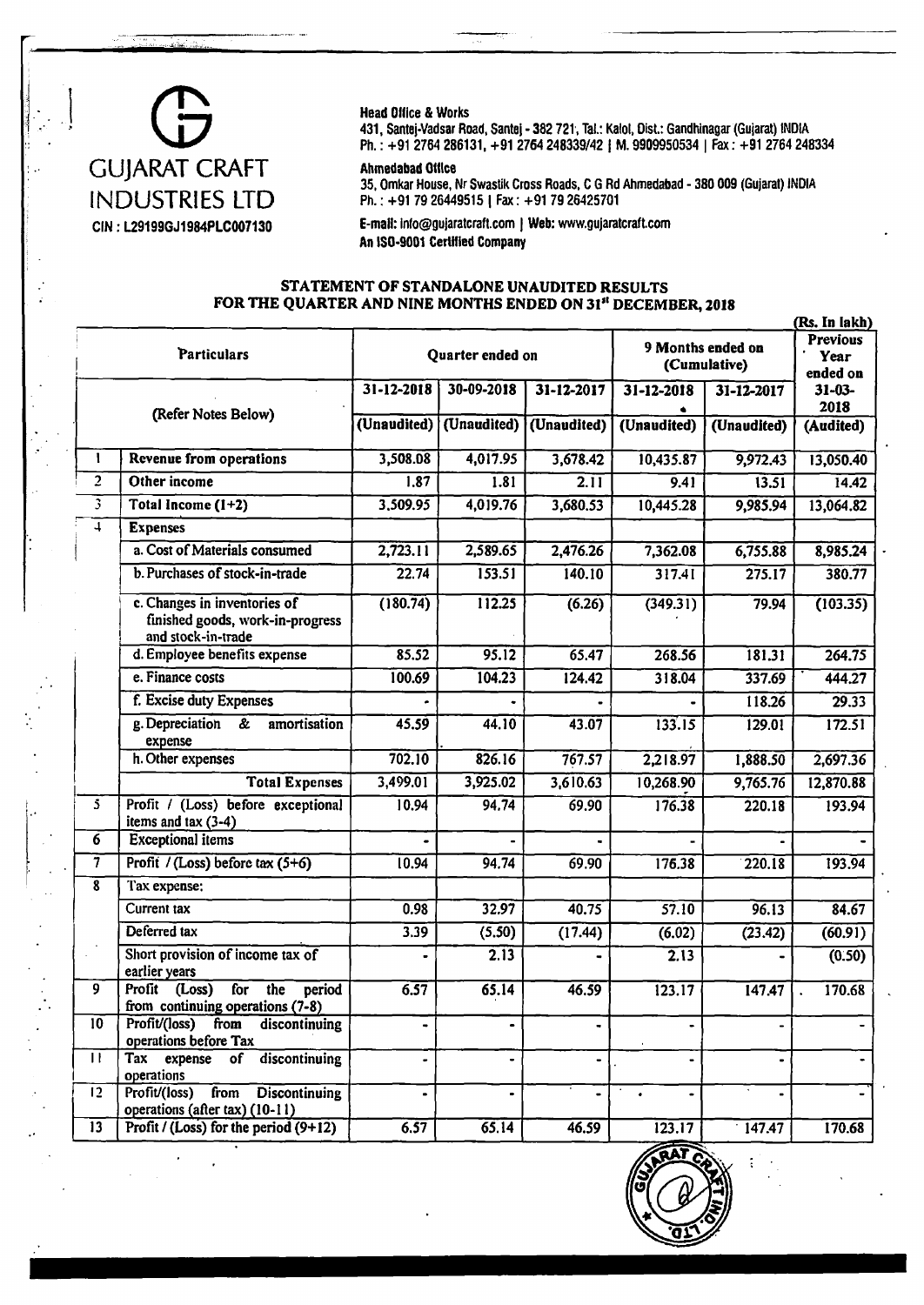<u>en sala pa</u>rta de la provincia de la construcción de la construcción de la construcción de la construcción de<br>La construcción de la construcción de la construcción de la construcción de la construcción de la construcción



#### Head Office & Works

431, Santej-Vadsar Road, Santej - 382 721, Tal.: Kalol, Dist.: Gandhinagar (Gujarat) INDIA Ph.: +91 2764 286131, +91.2764 248339/42 | M .9909950534 | Fax: +91 2764 248334

Ahmedabad Office

35, Omkar House, Nr Swastik Cross Roads, C G Rd Ahmedabad - 380 009 (Gujarat) IND.IA Ph.: +91 79 26449515 | Fax: +91 79 26425701

E-mail: [info@gujaratcraft.com](mailto:info@gujaratcraft.com) | Web: [www.gujaratcraft.com](http://www.gujaratcraft.com)  An ISQ-9001 Certified Company

| <b>Particulars</b> |                                                                                 |                | Quarter ended on  |                  | 9 Months ended on<br>(Cumulative) |                     | <b>Previous</b><br>Year         |
|--------------------|---------------------------------------------------------------------------------|----------------|-------------------|------------------|-----------------------------------|---------------------|---------------------------------|
|                    |                                                                                 | 31-12-2018     | 30-09-2018        | $31 - 12 - 2017$ | 31-12-2018                        | 31-12-2017          | ended on<br>$31 - 03 -$<br>2018 |
|                    |                                                                                 | (Unaudited)    | (Unaudited)       | (Unaudited)      | (Unaudited)                       | (Unaudited)         | (Audited)                       |
| 14                 | <b>Other Comprehensive Income</b>                                               |                |                   |                  |                                   |                     |                                 |
|                    | Items that will not be reclassified<br>subsequently to profit or loss           |                |                   |                  |                                   |                     |                                 |
|                    | Remesurement of defined benefit<br>plan                                         | 0.24           | 0.24              | 0.41             | 0.72                              | $\overline{1.23}$   | 0.99                            |
|                    | Tax Expense on above item                                                       | (0.08)         | (0.08)            | (0.14)           | (0.24)                            | $\overline{(0.41)}$ | (0.33)                          |
|                    | Income tax relating to items that will<br>not be reclassified to profit or loss |                |                   |                  |                                   |                     |                                 |
|                    | Items that will be reclassified<br>subsequently to profit or loss               |                |                   |                  |                                   |                     |                                 |
|                    | Income tax relating to items that will<br>be reclassified to profit or loss     |                |                   |                  |                                   |                     |                                 |
|                    | Other Comprehensive Income, net<br>of tax                                       | 0.16           | 0.16              | 0.27             | 0.48                              | 0.82                | 0.66                            |
| 15                 | <b>Total Comprehensive Income for</b><br>the period $(13+14)$                   | 6.73           | 65.30             | 46.86            | 123.65                            | 148.29              | 171.34                          |
| 16                 | Paid-up equity shares capital (Face<br>Value per share Rs. 10/-)                | 488.83         | 488.83            | 488.83           | 488.83                            | 488.83              | 488.83                          |
| 17                 | Reserves<br><b>Revaluation</b><br>excluding<br>Reserves                         |                |                   |                  |                                   |                     | 1,459.11                        |
| 18                 | Earnings Per Share of Rs.10 each<br>(for continuing operations)                 |                |                   |                  |                                   |                     |                                 |
|                    | <b>Basic</b>                                                                    | 0.13           | 1.33              | 0.95             | 2.52                              | 3.02                | 3.49                            |
|                    | <b>Diluted</b>                                                                  | 0.13           | 1.33              | 0.95             | 2.52                              | 3.02                | 3,49                            |
| 19                 | Earnings Per Share of Rs.10 each<br>(for discontinued operations)               |                |                   |                  |                                   |                     |                                 |
|                    | <b>Basic</b>                                                                    | $\blacksquare$ | $\blacksquare$    | $\blacksquare$   |                                   |                     |                                 |
|                    | <b>Diluted</b><br>$\blacksquare$                                                |                |                   |                  | $\blacksquare$<br>$\blacksquare$  |                     |                                 |
| 20                 | Earnings Per Share of Rs. 10 each                                               |                |                   |                  |                                   |                     |                                 |
|                    | (for discontinued $\&$<br>continuing<br>operations)                             |                |                   |                  |                                   |                     |                                 |
|                    | <b>Basic</b>                                                                    | 0.13           | 1.33              | 0.95             | 2.52                              | 3.02                | 3.49                            |
|                    | <b>Diluted</b>                                                                  | 0.13           | $1.\overline{33}$ | 0.95             | 2.52                              | 3.02                | 3.49                            |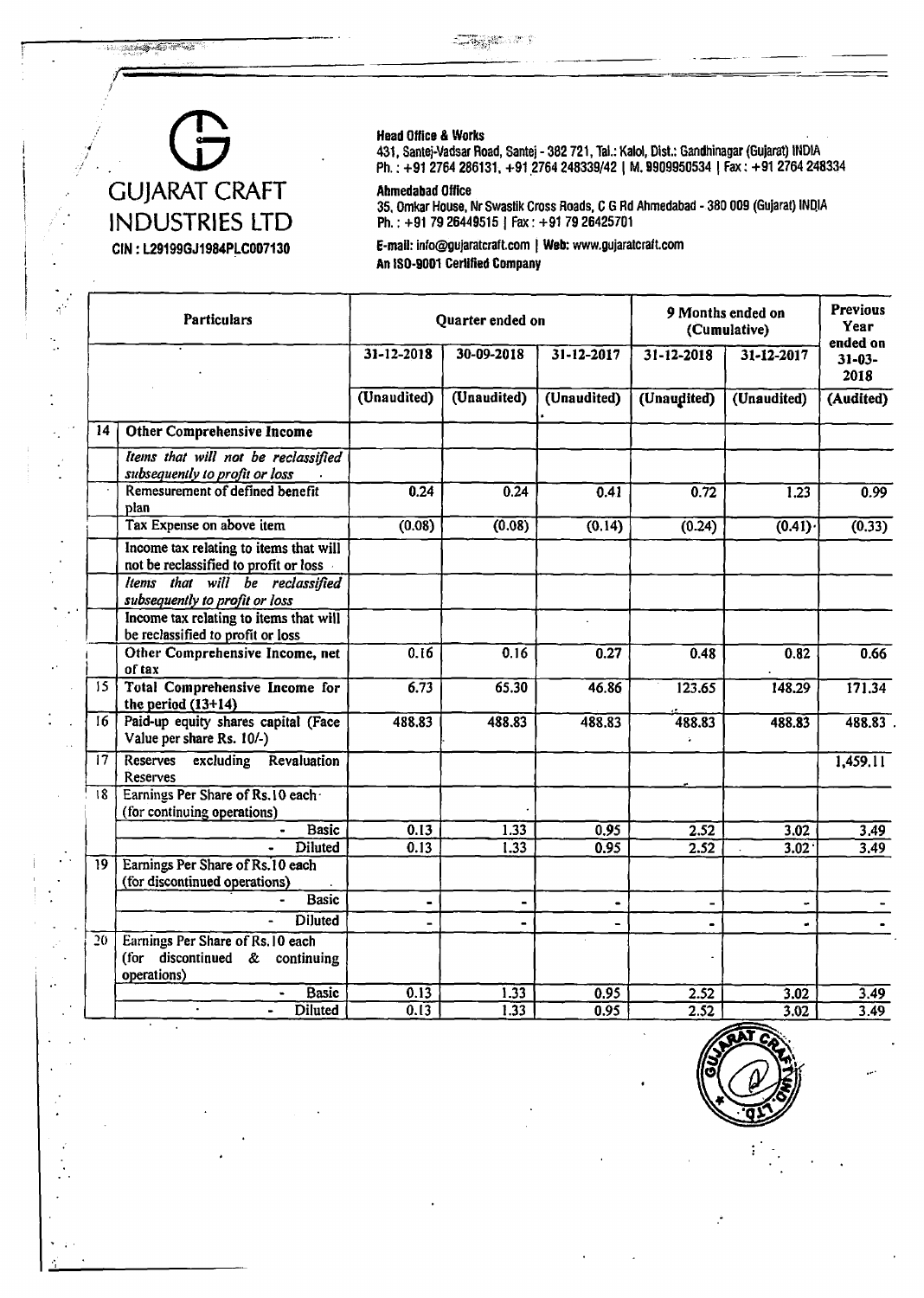## **0** GUJARAT CRAFT INDUSTRIES LTD CIN: L29199GJ1984PLCQ07130

#### Head Office & Works

 $\sim 7$  ,  $\omega\omega_{\rm 95\%}^{23.5\%}$ 

431. Santej-Vadsar Road. Santej - 382 721, Tal.: Kalol, Oist.: Gandhinagar (Gujarat) INDIA Ph.: +91 2764 286131, +91 2764 248339/42 | M. 9909950534 | Fax: +91 2764 248334

#### Ahmedabad Office

35, Omkar House, Nr Swastik Cross Roads, C G Rd Ahmedabad - 380 009 (Gujarat) INDIA Ph.: +91 79 26449515 | Fax: +91 79 26425701

E-mail: [info@gujaratcralt.com](mailto:info@gujaratcralt.com) | Web: [www.gujaratcraft.com](http://www.gujaratcraft.com) An IS0-9001 Certified Company

#### Notes:

 $\begin{picture}(120,140)(-0.000,0.000) \put(0,0){\vector(1,0){30}} \put(1,0){\vector(1,0){30}} \put(1,0){\vector(1,0){30}} \put(1,0){\vector(1,0){30}} \put(1,0){\vector(1,0){30}} \put(1,0){\vector(1,0){30}} \put(1,0){\vector(1,0){30}} \put(1,0){\vector(1,0){30}} \put(1,0){\vector(1,0){30}} \put(1,0){\vector(1,0){30}} \put(1,0){\vector(1,0){30}} \put(1,0){$ 

|   | Segment reporting as defined in accounting standard 108 is not applicable as company only operate under one segment i.e.      |
|---|-------------------------------------------------------------------------------------------------------------------------------|
|   |                                                                                                                               |
|   | plastic packing material. Hence segment reporting is not given.                                                               |
|   | Effective 1st April, 2018, the Company has adopted IND AS 115, 'Revenue from Contracts with Customers'. The application       |
|   | of IND AS 115 did not have any material impact on the financial statements of the Company.                                    |
|   | The financial results have been prepared in accordance with the Companies (Indian Accounting Standards) Rules. 2015 (IND-     |
|   | AS) prescribed under Section 133 of the Companies Act, 2013 and other accounting principles generally accepted in India.      |
| 4 | Trade receivables over one year old amounts to $\bar{\tau}$ 1027.72 Lakhs being pursued by the Company. In the opinion of the |
|   | management they are considered as good and fully recoverable.                                                                 |
|   | The Company does not have any subsidiary / associate.                                                                         |
| 6 | Corresponding figures of the previous periods have been re-grouped / re-classified, wherever necessary.                       |
|   | The above results have been reviewed by audit committee and approved by Board of Directors of Company at its meeting          |
|   | held on 14th February, 2019.                                                                                                  |

Date : 14th February, 2019. Place : Ahmedabad

#### For GUJARAT CRAFT INDUSTRIES LIMITED

Т  $\geq$ 

 $\ddot{\mathbf{r}}$ 

MANAGING DIRECTOR

SIGNED FOR IDENTIFICATION BY & ASSOCIATE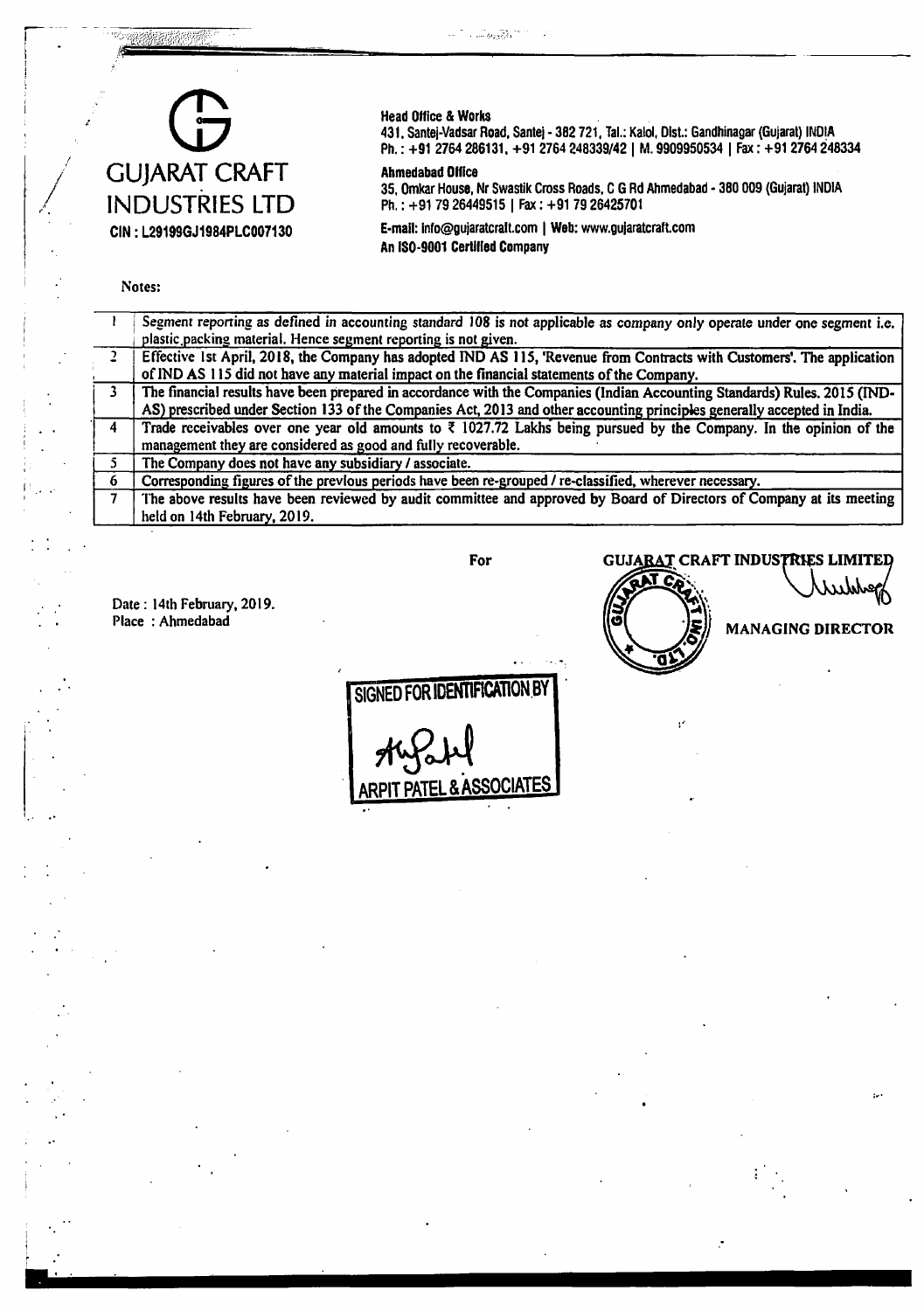# GUJARAT CRAFT INDUSTRIES LTD

[CIN: L29199GJ1984PLC007130]

#### Head office & Works

431, Santej-Vadsar Road, Santej - 382 721, Tal.: Kalol, Dist.: Gandhinagar (Gujarat) INDIA Ph.: +91 2764 248339 | Fax.: + 91 2764 248334

Ahmedabad Office

35, Omkar House, Nr. Swastik Cross Roads, C. G. Rd, Ahmedabad - 380 009 (Gujarat) INDIA Ph.: +91 79 26449515 | Fax.: + 91 79 26425701

E-mail: info@gujaratcraft.com | Web: www.gujaratcraft.com

14<sup>th</sup> February, 2019

BSE Limited Phiroze Jeejeebhoy Towers, Dalal Street, Fort, Mumbai - 400 001

#### Company Code No. 526965

**Dear Sirs,** 

#### Sub: Limited review report on the Unaudited Financial Results for the Quarter ended on 31" December, 2018

We refer to our letter dated 14<sup>th</sup> February, 2019 submitting Unaudited Financial Results for the Quarter ended on 31<sup>st</sup> December, 2018.

These results have been reviewed by the Statutory Auditors of the Company and they have provided their limited review report dated 31<sup>st</sup> December, 2018 which is enclosed herewith for your reference and record.

This is as per Regulation - 33 of the SEBI (LODR) Regulations, 2015.

Thanking you,

Yours faithfully,

for GUJARAT CRAFT INDUSTRIES LIMITED<br>
SUULADORT<br>
ASHOK CHHAJER<br>
MANAGING DIRECTOR

Encl: As above.